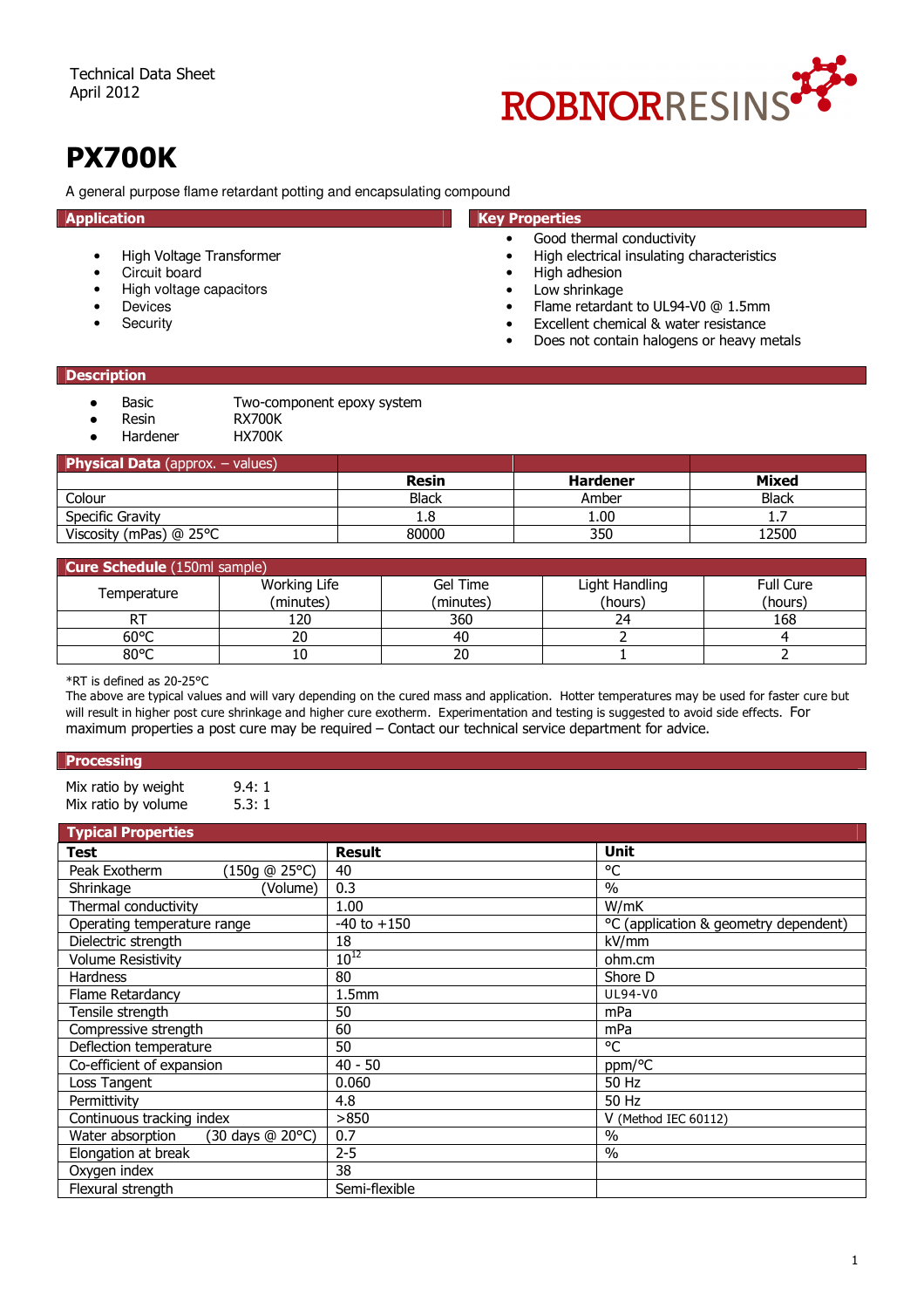| <b>Approvals</b>                  |     |
|-----------------------------------|-----|
| RoHS compliant                    | Yes |
| <b>UL94-V0</b>                    | Yes |
| <b>REACH (SVHC concentration)</b> | 0%  |

#### Packaging

PX700K is available in Bulk, Twinpacks, kits and sets

#### Availability

Available through distribution and www.resins-online.com sales@robnor.co.uk

| No |  |
|----|--|

It is essential for best results that the cartridge is 'balanced' before use to ensure correct mixing.

Loading the cartridge into the gun before attaching the mixer element and pumping the gun to push a small amount of the contents forward will achieve this. Wipe the excess from the cartridge tip and add the static mixer. The cartridge is now ready for use.

| Kata Twinpacks - Part Numbers |                |
|-------------------------------|----------------|
| PX700K/BK/050                 | PX700K/BK/500  |
| PX700K/BK/100                 | PX700K/BK/750  |
| PX700K/BK/250                 | PX700K/BK/1000 |

Twinpacks are pre-weighed resin and hardener components contained in a tough flexible film, separated by a removable clip and rail. Once the clip and rail is removed the resin and hardener is thoroughly mixed within the bag and is immediately ready for use. Mixing will normally take  $\sim$  2 minutes due to the viscosity; but pay special attention to the corners. Twinpacks are ideal for small to medium production runs, prototyping and on-site or field use. The twinpack weight/volume may also be tailored to a specific size on request.

For further details please visit www.robnor.co.uk

| <b>Bulk Materials - Part Numbers,</b> |                |
|---------------------------------------|----------------|
| RX700K/BK/5KG                         | HX700K/NC/5KG  |
| RX700K/BK/10KG                        | HX700K/NC/25KG |
| RX700K/BK/25KG                        |                |

Both resin and hardener are supplied in 5kg, 25kg and 200ltr drums and fully evacuated and ready for use.

Care should be taken to ensure when mixing the resins air is not entrained in the mixture. If this is unavoidable the mixed resin and hardener should be re-evacuated before dispensing. The bulk resin and hardener materials can be dispensed from suitable dispensing machinery and Robnor Resins produce a range of these machines, details that can be provided on request.

| <b>Kits and Sets - Part Numbers</b> |                           |
|-------------------------------------|---------------------------|
| PX700K/BK/10KGKIT                   | Sets available on request |
| PX700K/BK/5KGKIT                    |                           |

Kits and Sets are provided in separate containers to the correct ratio. In Kit form, pour the hardener into the larger resin container and use it as a mixing vessel. Stir well using an appropriate mixer until homogeneous.

Note: Incomplete mixing will be characterised by erratic or partially incomplete cure even after extended time periods.

#### Cleaning

All equipment contaminated with mixed material should be cleaned before the material has hardened. TS130 is a suitable nonflammable cleaning agent, although other solvents may be found suitable. TS130 will also remove cured material provided it is allowed to soak for a number of hours.

#### Storage and Shelf Life

Material stored in the original unopened containers under cool dry condition between 15° and 25°C will have a shelf life of at least 12 months.

Once used the containers must be kept sealed to prevent effects from water, air or contaminants.